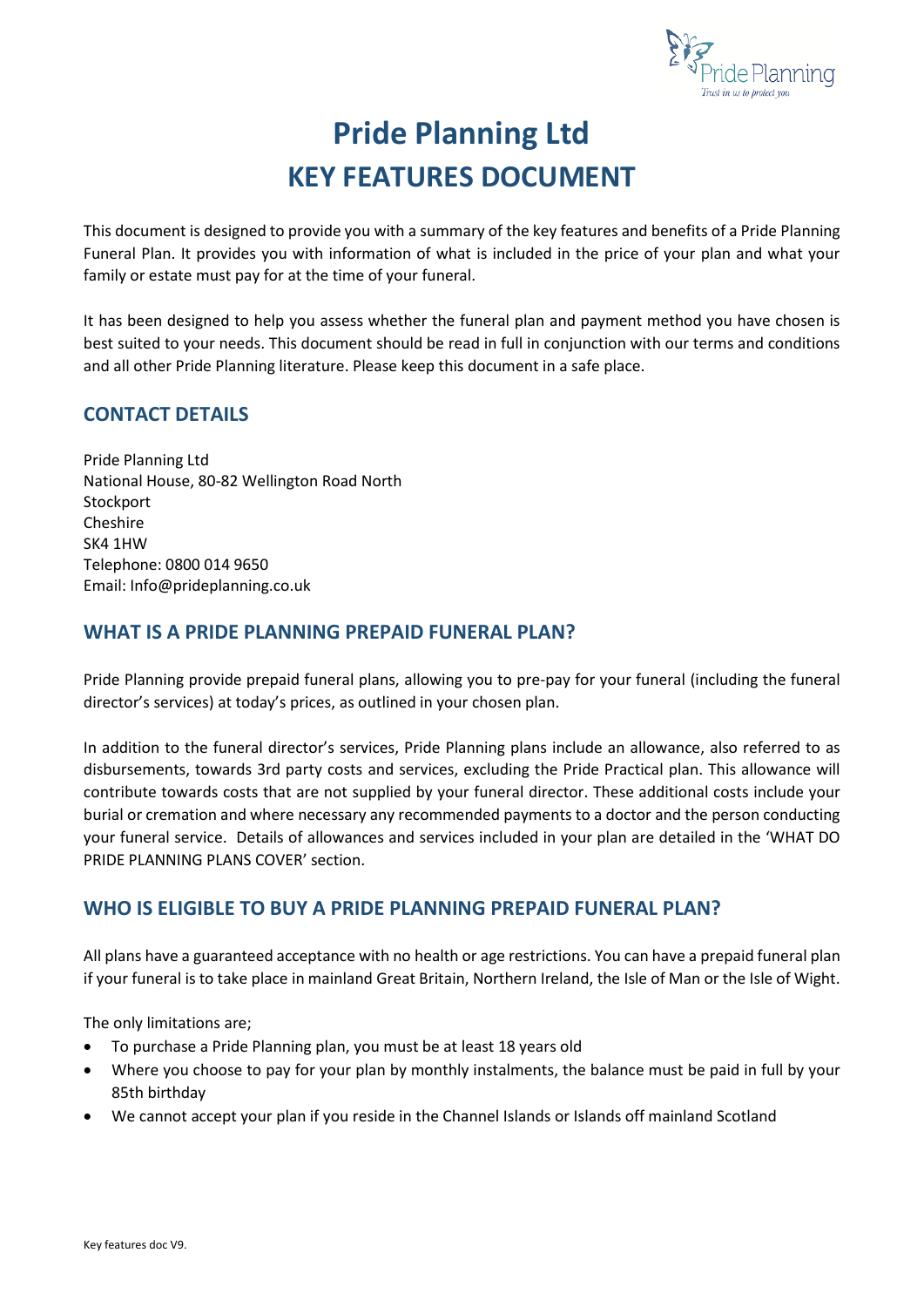

# **WHAT DO PRIDE PLANNING PLANS COVER?**

All our plans guarantee to cover the funeral director's professional services which include at a minimum, but are not limited to;

| <b>Service</b>                                                                                 | <b>Pride</b><br><b>Practical</b> | <b>Pride</b><br><b>Simplified</b> | <b>Pride</b><br><b>Essential</b> | <b>Pride</b><br><b>Plus</b>   |
|------------------------------------------------------------------------------------------------|----------------------------------|-----------------------------------|----------------------------------|-------------------------------|
| Price*                                                                                         | £2,595                           | £3,595                            | £3,945                           | £4,195                        |
| Attending to all necessary funeral arrangements                                                | Yes                              | Yes                               | Yes                              | Yes                           |
| Removal of the deceased to funeral directors<br>premises within normal working hours           | Yes                              | Yes                               | Yes                              | Yes                           |
| Advice on certification and registration                                                       | Yes                              | Yes                               | Yes                              | Yes                           |
| Preparation and care of the deceased prior to<br>funeral                                       | Yes                              | Yes                               | Yes                              | Yes                           |
| Use of the chapel of rest for viewing<br>arrangements                                          | Yes                              | Yes                               | Yes                              | Yes                           |
| <b>Coffin type</b>                                                                             | Standard                         | Standard                          | Standard                         | High quality                  |
| Attendance of the conductor and bearers                                                        | Yes                              | Yes                               | Yes                              | Yes                           |
| Provision of hearse and limousine direct to<br>crematorium or cemetery                         | Hearse                           | Hearse                            | Hearse &<br>one<br>limousine     | Hearse &<br>two<br>limousines |
| All funeral staff required to conduct the service                                              | Yes                              | Yes                               | Yes                              | Yes                           |
| A list of mourners that sent flowers                                                           | No                               | No                                | Yes                              | Yes                           |
| <b>Disbursement allowance;</b><br><b>Cremation, or Interment, Doctor and Minister</b><br>costs | £0                               | £1,000                            | £1,000                           | £1,000                        |
| <b>National Bereavement Service</b><br>confidential bereavement counselling                    | Yes                              | Yes                               | Yes                              | Yes                           |
| <b>National Bereavement Service</b><br>legal and financial advice                              | Yes                              | Yes                               | Yes                              | Yes                           |
| Pride discount club membership                                                                 | Yes                              | Yes                               | Yes                              | Yes                           |

*\*Please Note: All prices are correct as of May 2019.*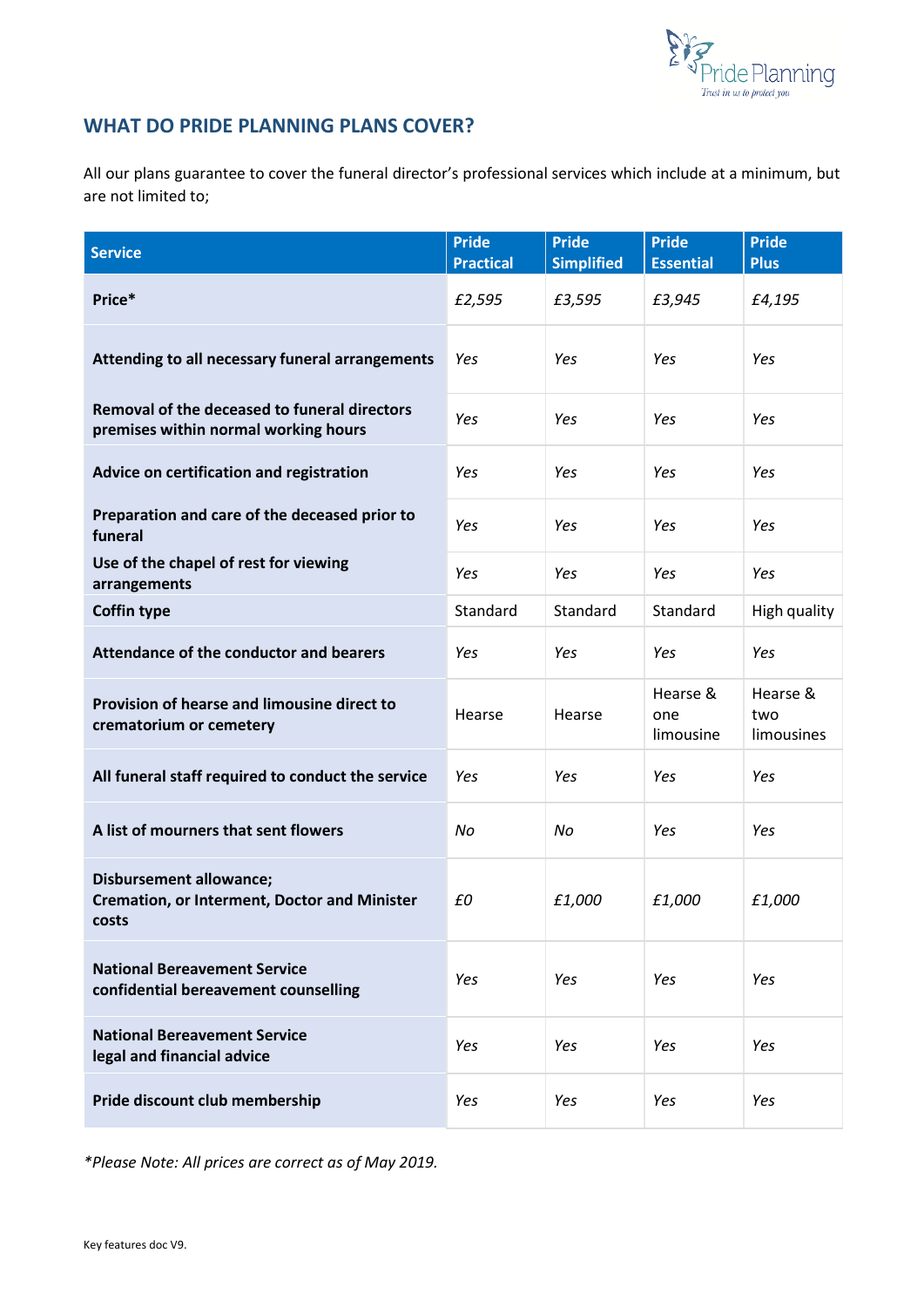

# **WHAT DO OUR PLANS NOT COVER?**

#### **All Plans - extra services**

Our plans do not cover any extra services that are not outlined in the table, for example and are not limited to;

- Flowers
- Catering
- The wake
- Burial plots
- Additional or bespoke cars/transport
- Specialist coffin types
- Repatriation outside of the UK or conveyance where greater than 25 miles
- **Embalming**
- Removal of surgical items

Any additional services added to the plan or any special requests that have an associated cost, will be charged as an extra if pre-paying and will be payable in addition to the list plan price OR direct to the funeral director if added at the time of need.

#### **Disbursements or third party Costs**

Disbursements are the payments associated with the funeral that the funeral director pays on your behalf. These include the cremation or cemetery fee, Doctor's fee and Minister's fee. Where your plan covers, disbursement costs up to an agreed limit, this allowance will increase annually from the anniversary of your joining date, in line with increases in the Consumer Prices Index (CPI).

There may be instances where the disbursement allowance does not fully cover the costs of the disbursements at the time of your funeral. This could happen if you live in an area where disbursement costs are high or rise much more than the increase in CPI.

If the actual disbursement allowance plus the annual uplifts of CPI set aside are less than the disbursements at the time of need; the balance will be payable direct to the funeral director by your next of kin, family or estate.

#### **Other Charges**

There may be additional charges payable to Pride Planning or the funeral director at time of need, which will be payable where the following events occur;

- The funeral and/or the place from which your body is to be collected is more than 25 miles from your funeral director's premises or outside of normal working hours
- You choose a crematorium which is more than 25 miles from your funeral director's premises
- The duration of your required funeral service is significantly longer than the average service and allocated time
- You pass away outside of the UK, to cover the costs of bringing you back to an airport or port in the UK (repatriation)
- Any additional charges that are passed to us due to changes in regulations, tax, laws or generally accepted practice
- If at the time of need your body does not fit the standard coffin sizes available and a specialist coffin is required. This also applies to extra funeral staff being required. The additional charges/services/goods will be discussed directly with the next of kin by the funeral director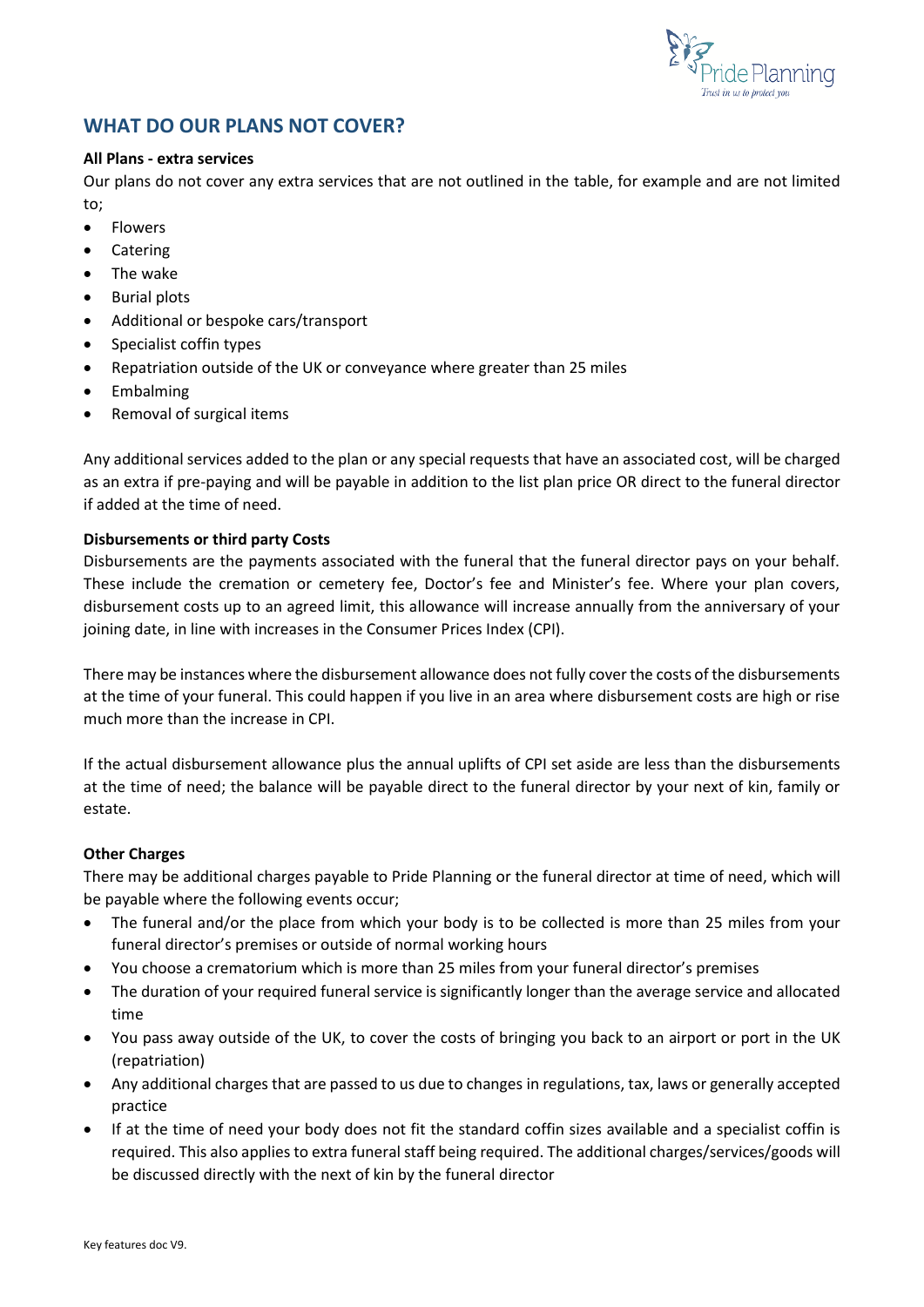

The above list is not exhaustive, but in all instances any additional charges will be in agreement with you or your next of kin and are payable to the funeral director.

#### **Burial Plots**

None of our plans cover the purchase of a burial plot, you will be required to arrange and pay for this directly. If you already have a burial plot or later purchase one, please make us aware and we will be happy to store the details of this information along with all of your other special requests.

## **HOW MUCH DO PRIDE PLANNING PLANS COST?**

Pride Planning's prepaid funeral plans are designed to meet our clients different requirements, wishes and budgets. All prices can be found in our welcome pack, including the price of your chosen plan, its repayment term and any monthly instalment amounts.

#### **HOW CAN I PAY FOR A PLAN?**

You can make a single payment to purchase the plan in full or you may prefer to spread the cost of your plan over monthly instalments.

#### **Spreading the cost**

Once you have paid your initial deposit, you may wish to spread the cost of your plan and pay by monthly instalments. This can be paid over an agreed period of between 12 and 120 months (1 and 10 years), depending on your requirements and your age.

For any plans paid over a period of 12 months (1 year) to 120 months (10 years), an instalment fee of 4.7% per annum will be payable annually from month one and will be included in your monthly payments. Any plans paid within the term agreed at the onset of 12 months or less, are instalment fee exempt.

## **PAYMENT METHODS**

We accept all major debit and credit cards (excluding AMEX), bank transfers, standing orders, giro or cheque payments. Should you wish to pay via bank transfer or standing order, the account information is as follows;

| Bank:           | Barclays Bank Plc               |
|-----------------|---------------------------------|
| Account name:   | <b>Pride Planning Trust Ltd</b> |
| Account number: | 60482188                        |
| Sort code:      | $20 - 24 - 09$                  |

Please ensure that you include your plan reference and full name when making any payments.

#### **WHAT HAPPENS IF I PASS AWAY BEFORE I HAVE FINISHED PAYING FOR MY PLAN?**

Your plan is not complete until we receive the last payment from you and your balance has been paid in full. If you die before the balance is paid in full, any remaining balance will become payable before the funeral services will be provided. Your next of kin or estate will need to pay this balance to complete the plan allowing for your funeral director to carry out their services as per your wishes.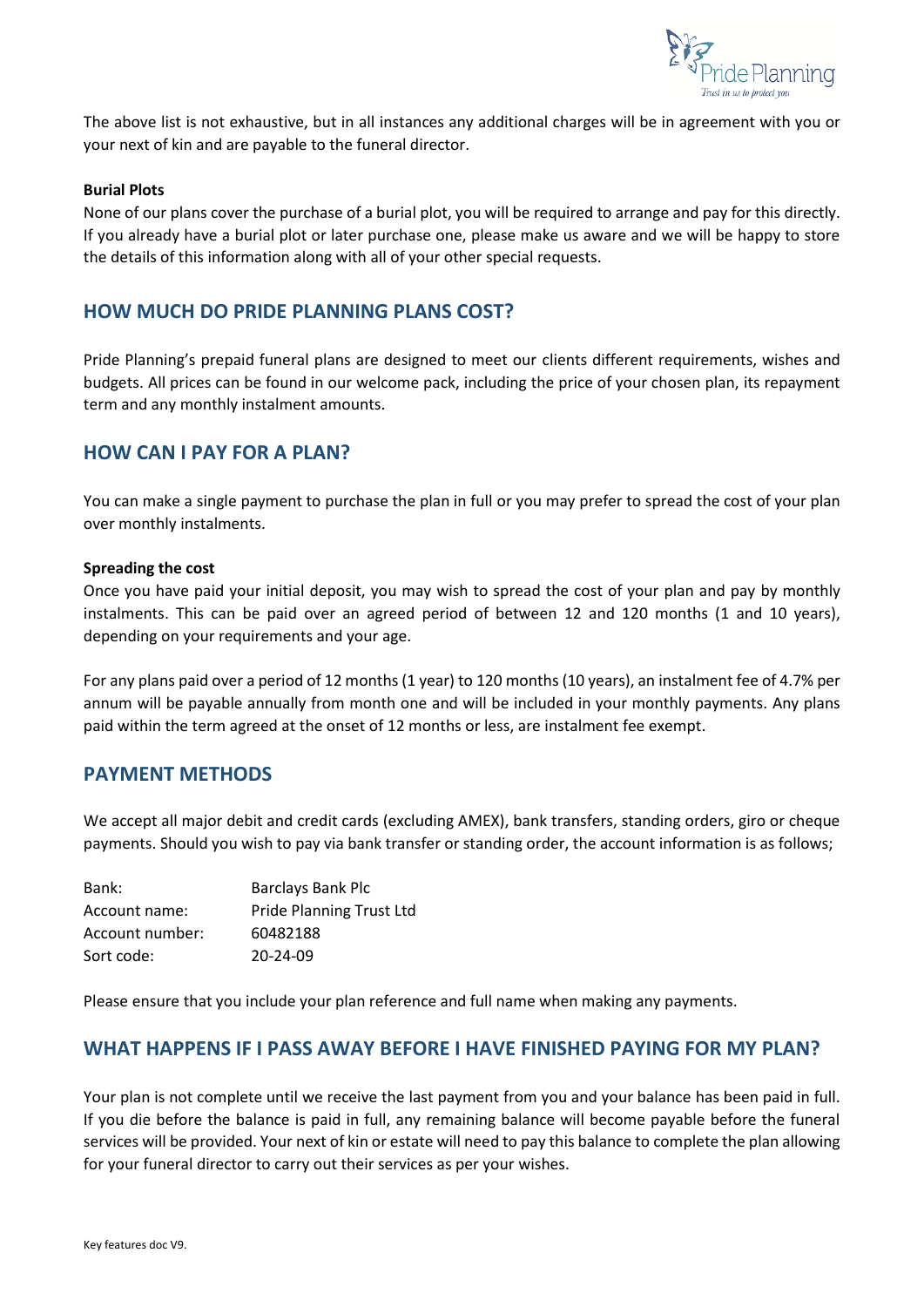

If your next of kin pays the outstanding balance and completes your plan earlier than the planned term date, the future instalment fees due will be waivered for the remainder of this period (where applicable subject to your repayment term).

# **WHAT HAPPENS IF I MISS ANY PAYMENTS?**

If you stop paying your monthly instalments part way through the term of your plan, you have up to 60 days to reinstate your payments, in agreement with the Pride Planning team. However, should you fail to pay us for 60 days or more your plan will be frozen, and any money paid will remain in the Trust.

Following this 60 day period you may wish to reinstate your plan and recommence payments, the Pride Planning team will be happy to help you, this will require that you complete a full plan review. This review will take into consideration the most up to date Pride Planning plan price list, the balance paid to date, any changes and any charges prevailing at the time of your review.

As a result of any review and in agreement with you, the total amount payable for your plan may increase, which may also result in an extension of the repayment period and term of your plan.

# **WHAT DOCUMENTS SHOULD I EXPECT TO RECEIVE FROM PRIDE PLANNING?**

At the start of your plan and following receipt of your deposit you will be issued a welcome pack, this will contain;

- An acknowledgement letter and company brochure, which will confirm full details and prices of your plan
- Our Terms and Conditions
- Our Complaints Code of Practice
- This Key Features document
- **Your next of kin form**
- **A special request form**
- **A standing order mandate (if applicable)**

Please can you ensure to read all literature in full and return all documents listed in bold above in the pre-paid envelope which has been provided.

After 30 days, you will receive your plan certificate pack which will contain;

- Your plan overview, including any known special requests
- Your certificate of entitlement x 2
- Information on how to register a death
- An important information form

Please keep all documents safe and ensure that your next of kin has a copy or knows the location of them.

# **CAN I CHANGE MY PLAN AND/OR MY FUNERAL ARRANGEMENTS?**

Absolutely, this is your plan. If any of your special requests change, you would like to add to them or if there are any other changes about you, relevant to your plan, please update us by post, phone or e-mail. Once received, we will update your details and inform your funeral director of any changes.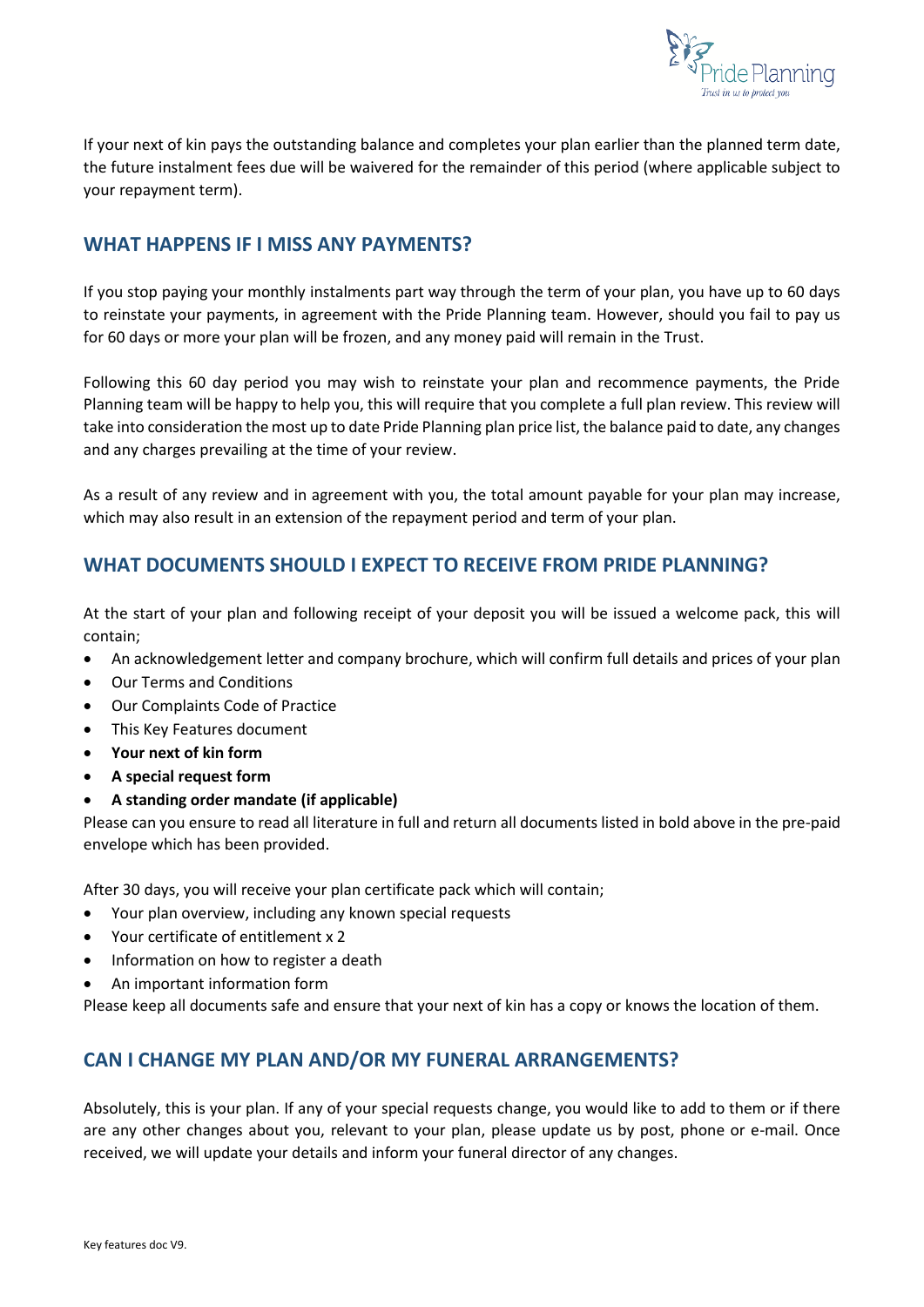

If you wish to change your plan to include more or fewer services, we will be more than happy to conduct a plan review with you. Any review will consider the plan price list and charges prevailing at the time of your request and any money paid to date.

# **CAN I CHOOSE OR CHANGE THE FUNERAL?**

If you have a preferred funeral director, please let the team know as we will endeavour to secure your plan with them. We will make reasonable efforts to request that the funeral director agrees the plan and its services at the original price. However, we can't always promise this as they might require extra money to accommodate your plan, if so, we will inform you of any extra costs and review your plan accordingly.

If in the unlikely circumstances they will not accept your plan, in agreement with you we will allocate you a reputable funeral director from our approved and trusted panel.

# **HOW DOES MY NEXT OF KIN CLAIM?**

When you pass away your next of kin / personal representative should telephone the funeral director, details are included in your certificate of entitlement. Alternatively, they can call Pride Planning on 0800 014 9650.

# **HOW IS MY MONEY PROTECTED?**

All client monies are paid into the Pride Planning Trust. The Pride Planning Trust is an independent trust fund for funeral plan providers; Pride Planning Ltd and approved agents of Pride Planning Trust. The purpose of the trust is to safeguard client money. By being independent, client money is totally protected and when the time comes, the funeral directors will receive prompt payment direct from the trust.

The Pride Planning Trust is held by Barclays Bank Plc, and is managed by a majority independent panel of qualified Trustees, along with independent key professionals including international Fund Managers Investec and Quilter Cheviot, actuarial services provided by Embark Actuarial, award winning Chartered Accountants and Business Advisors Kay Johnson Gee (KJG LLP), and one of the UK's top law firms Pinsent Masons LLP. The Trustees manage the trust's funds on behalf of our plan holders and safeguard future payments to funeral directors.

## **WHAT HAPPENS IF MY FAMILY OR REPRESENTATIVE DOESN'T USE MY PLAN?**

If the plan is not claimed until after your funeral has been arranged or if your next of kin or executor chooses not to use the funeral director allocated within your plan, they can by request of a refund and upon providing a copy of your death certificate, they will receive a refund of the original amount paid for the plan minus the cancellation fee and any administrative costs accrued to date

## **CAN I CANCEL MY PLAN?**

To receive a refund of any payments made you must cancel the plan within the cooling off period quoted in your original terms and conditions; clause 12. If you cancel your plan after the cooling off period you may be entitled to a refund of any monies paid, minus a cancellation fee and any administrative costs accrued to date